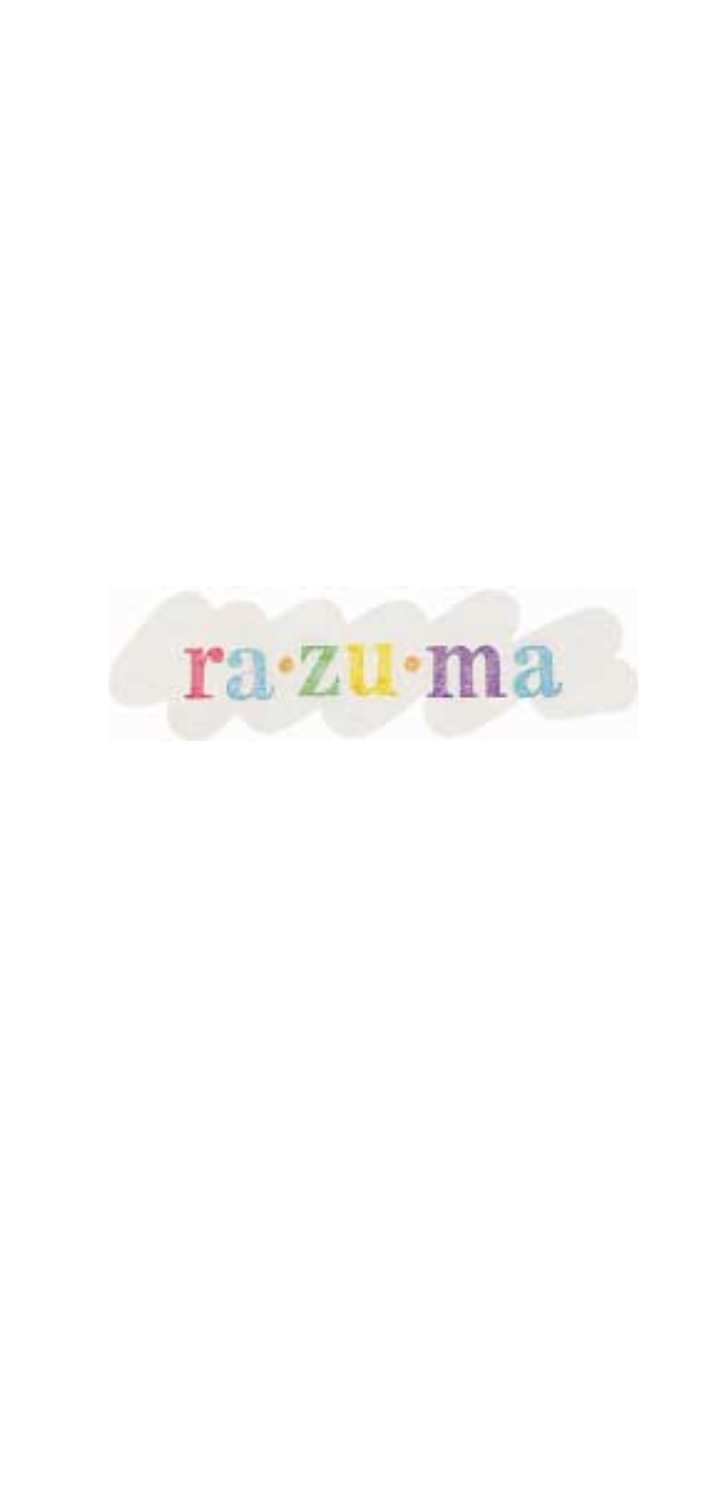

*(This resume ca1982, republished here with many photos in color. I now use my nickname, Sandy.)*

Me "00

copyright © Sandy Sanders, All Rights Reserved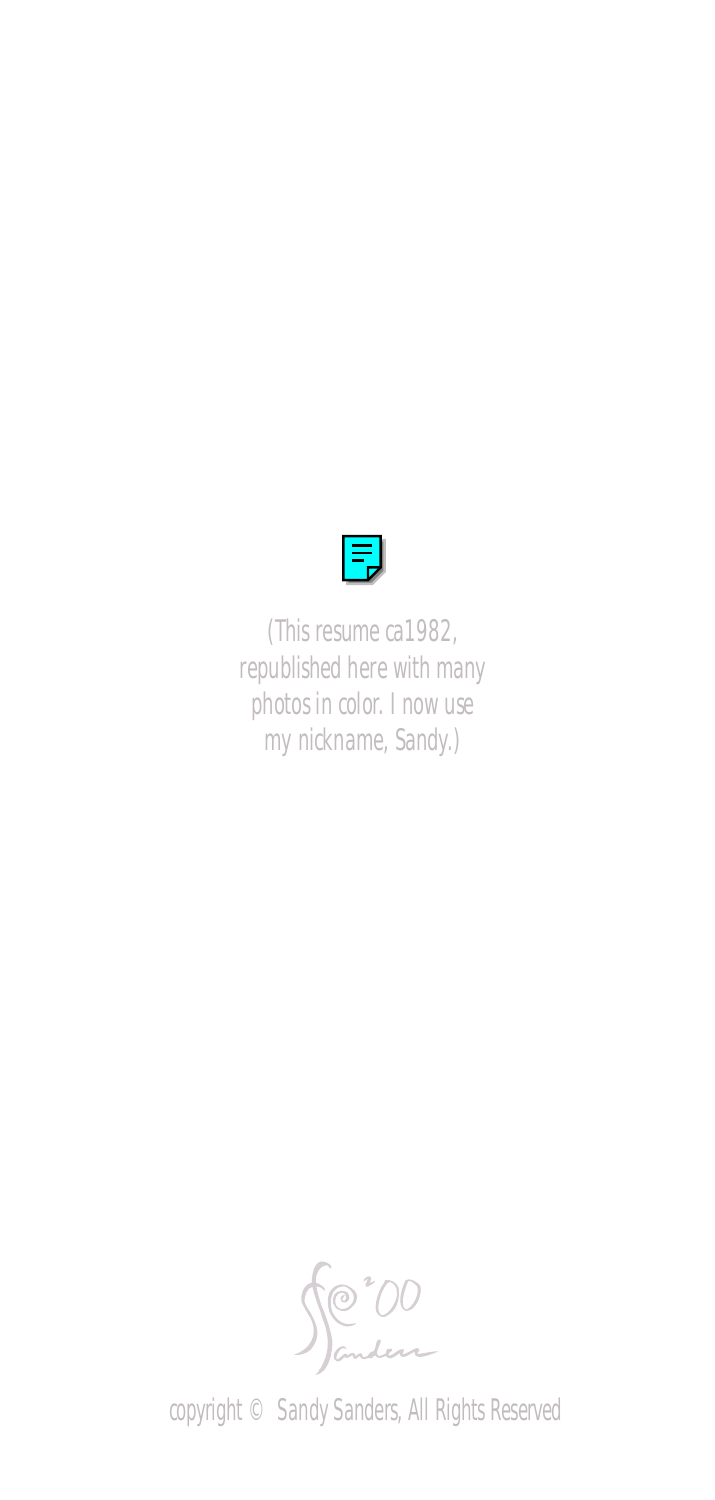1121 Colorado Boulevard Eagle Rock California 90041

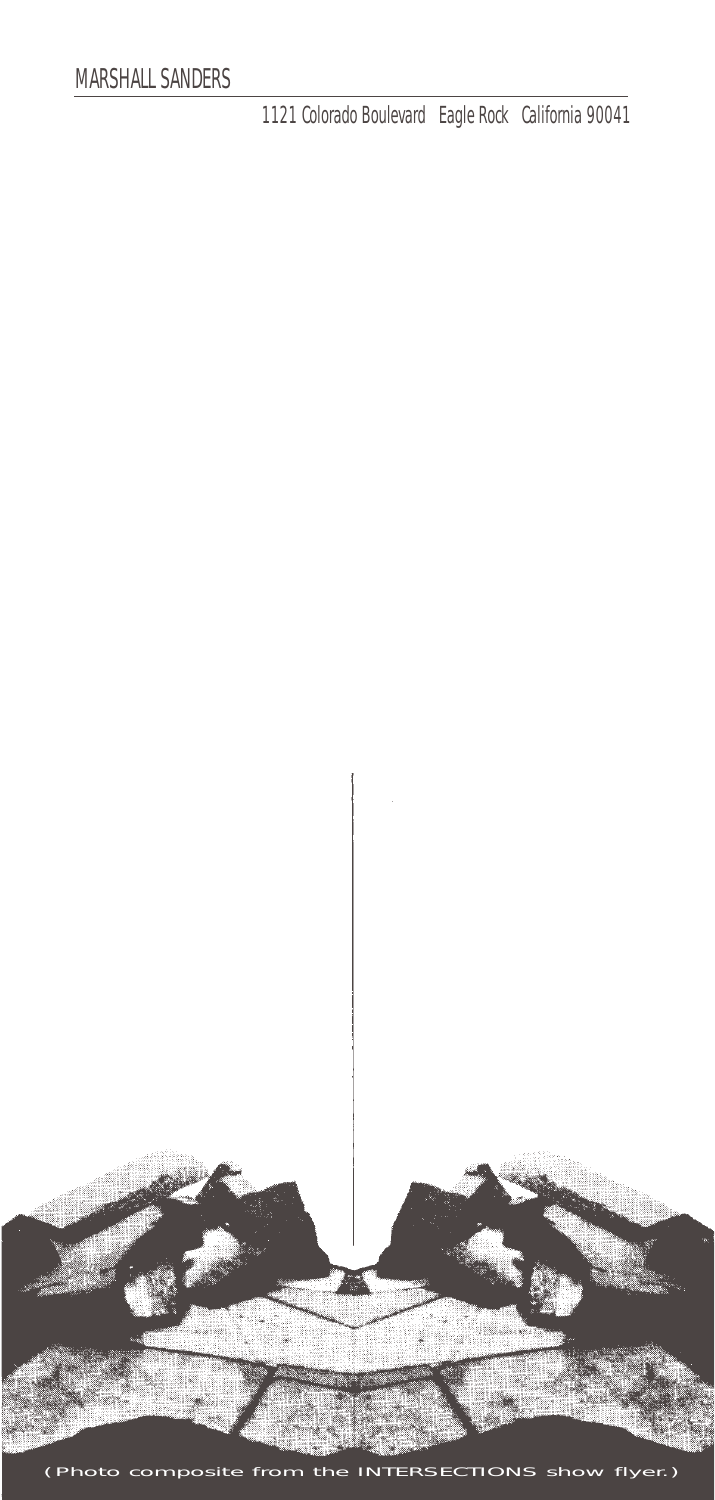

"INTERSECTIONS" ARC Gallery/Raw Space, Chicago 1982

#### E X H I B I T I ON S

- 1982 ARC Gallery/Raw Space, Chicago, one-person show
- 1980 Los Angeles Municipal Art Gallery, North Gallery, two-person show
- 1980 Santa Barbara Museum of Art, Artist's Space, two-person show
- 1979 Otis Art Institute, M.F.A. show
- 1979 Soho Cameraworks, Los Angeles, four-person show

"INTERSECTIONS" ARC Gallery/Raw Space, Chicago 1982

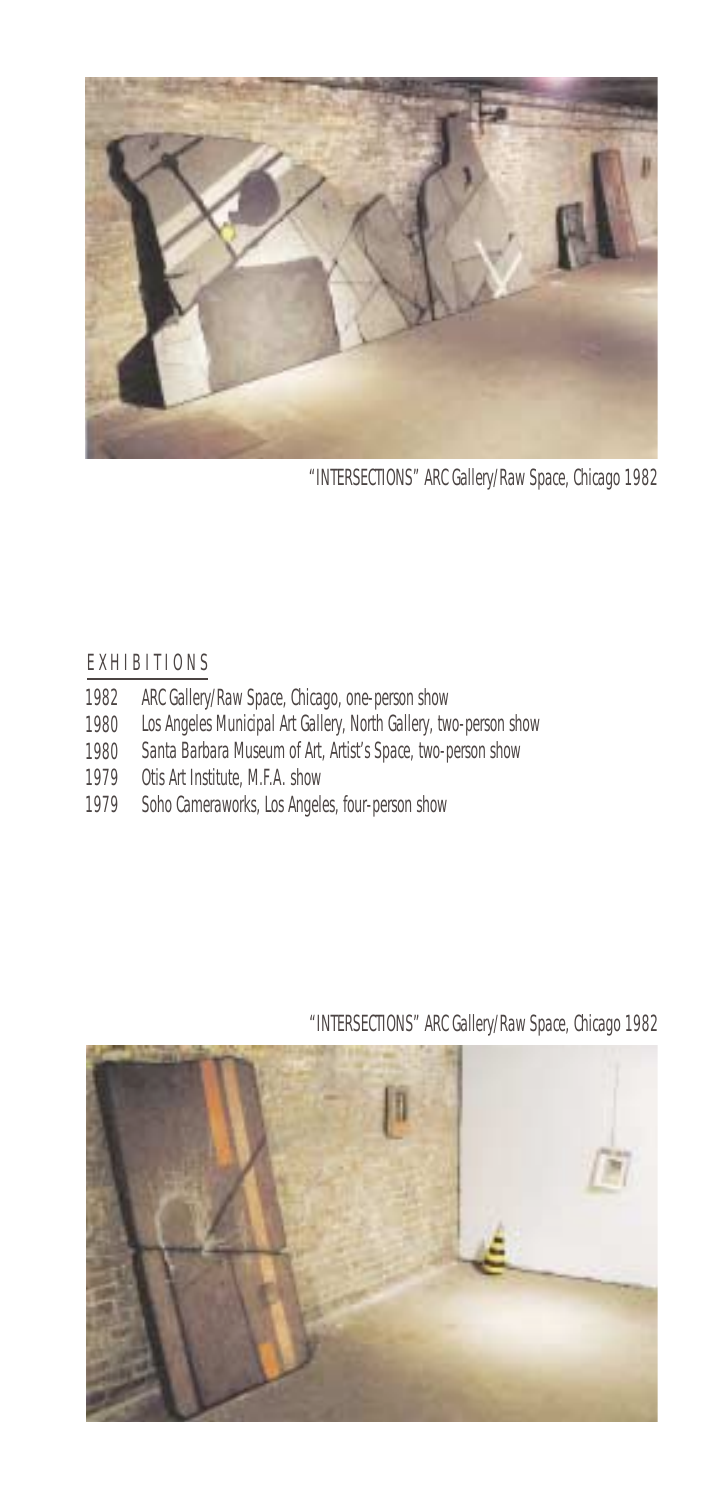

"INTERSECTIONS" ARC Gallery/Raw Space, Chicago 1982

# GROUP EXHIBITIONS/COMPETITIONS

- 1982 Gallery Scope, Los Angeles
- 1982 "35x35," Riverside Art Center and Museum, Riverside CA
- 1982 "Moveable Types and Hand Held Lives," Beyond Baroque, Venice CA
- 1981 Artist's Ball/Silent Auction, Los Angeles Municipal Art Gallery
- 1981 Westwood Center for the Arts Annual, Los Angeles
- 1981 Santa Barbara City College Small Images Exhibition
- 1980 "Artist's Books for a Corporate Space," Franklin Furnace, NY
- 1980 California State Fair
- 1980 Artworks, Venice CA
- 1980 American Cancer Foundation Auction, Orange County CA
- 1980 Santa Barbara City College Small Images Exhibition
- 1980 Burbank Fine Arts Federation Annual
- 1979 Cameravision Auction 1979, Los Angeles
- 1979 Burbank Fine Arts Federation Annual
- 1978 Eyes and Ears Billboard Competition, Los Angeles
- 1978 Soho Cameraworks Auction, Los Angeles
- 1977 Art Center College of Design Alumni Exhibition, Pasadena
- 1977 Los Angeles City Annual Art Show
- 1975 Los Angeles City Annual Art Show
- 1971 San Francisco City Annual Art Exhibition

# E D U C A T I O N

Otis Art Institute M.F.A. Art Center College of Design B.F.A. City College of San Francisco

# STUDIED WITH

| Peter Alexander    | Manny Farber     | Shiro Ikegawa     | Bernice Polifka         |
|--------------------|------------------|-------------------|-------------------------|
| Dennis Anderson    | Lorser Feitelson | Mike Kanemitsu    | Betye Saar              |
| Harry Carmean      | Morgan Fisher    | Gary Lloyd        | <b>Brook Temple</b>     |
| Richard Diebenkorn | Llyn Foulkes     | Ann McCoy         | <b>Charles White</b>    |
| Lawrence Drieband  | Dwight Harmon    | <b>Bill Moore</b> | <b>Emerson Woelffer</b> |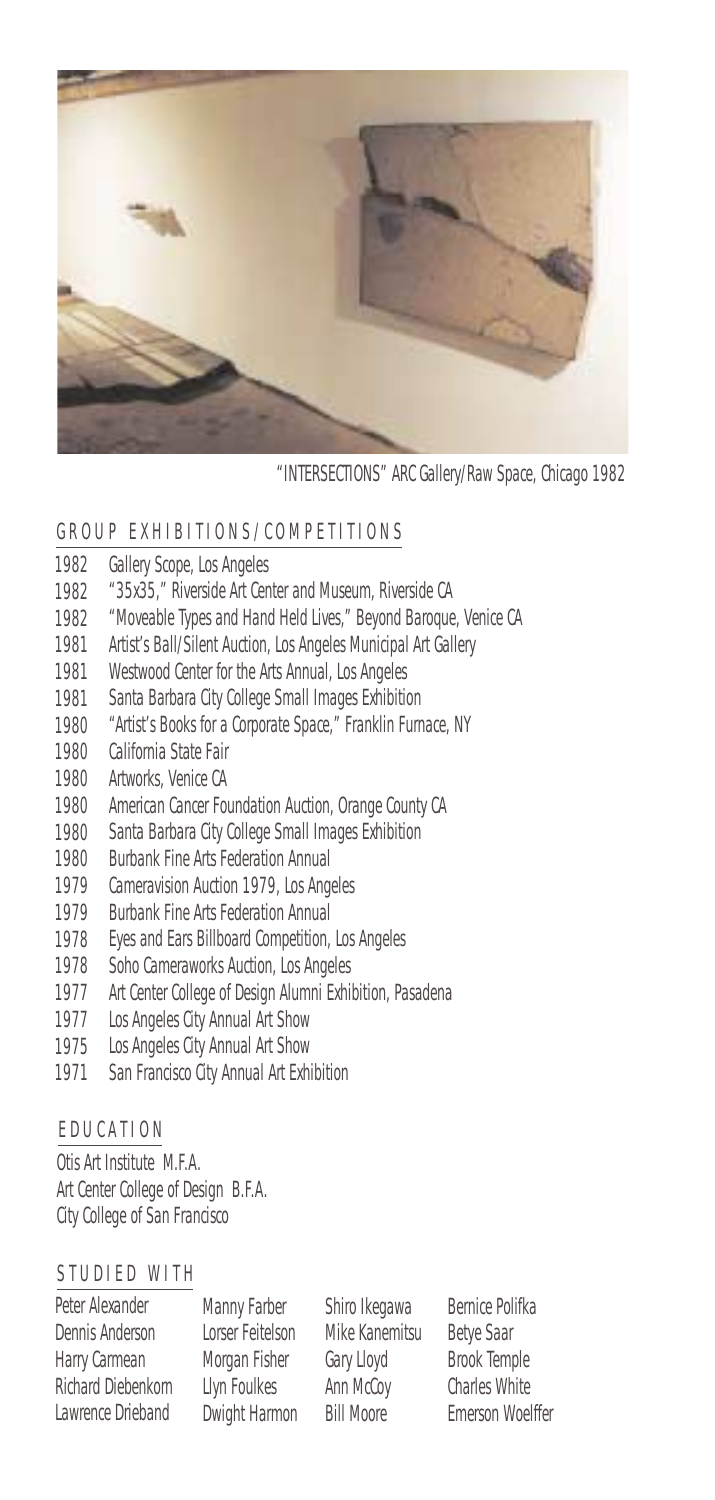(excerpt from catalog essay) The Riverside Art Center and Museum 1982

Noumenal, or noumenon, means literally, a thing known by the mind as opposed to the senses. Noumenon was Immanuel Kant's alternative term for a "thing-in-itself." which one could never be acquainted with, or fully know. According to Kant, noumena must be postulated to account for the appearance of phenomena with which we are confronted.<sup>3</sup>

Art which unifies the sensual/intellectual components of insight and articulates these special substances to the viewer in a manner which is at once comprehensible (yet mysteriously difficult to speak about) is great art. In Art as Experience John Dewey wrote: "We are always esthetically disappointed when the sensuous qualities and the intellectual properties of an art object do not coalesce."<sup>4</sup>

The very best art in  $35 \times 35$  is sensually/intellectually fused. Representational art mimes experience; noumenal art is experience itself. Imperative in the work of Stephen Nowlin. Marshall Sanders, John Roberts, Ellen Dinerman. Dave de Buck and Maurice Gray is the lack of necessity for verisimilitude - as execution and concept are exalted.

Marshall Sanders' trompe l'oeil pieces of pavement are urban artifacts drawn from the lexicon of roadway imagery. Vital, abstract, literal and surreal ingredients merge semiautobiographical concepts of the street: "A place where games, traditional and invented, could be realized by just walking out the door . . . with its presence as an 'object', its surface characteristics, its demarcation points and boundaries (the edge of the game board?), the endless nature of its grid - like network and the painted and sculptural symbols of function on and around it."<sup>5</sup> A 1979 Otis Art Institute M.F.A., Sanders received an undergraduate degree from Art Center College of Design. His "hand-colored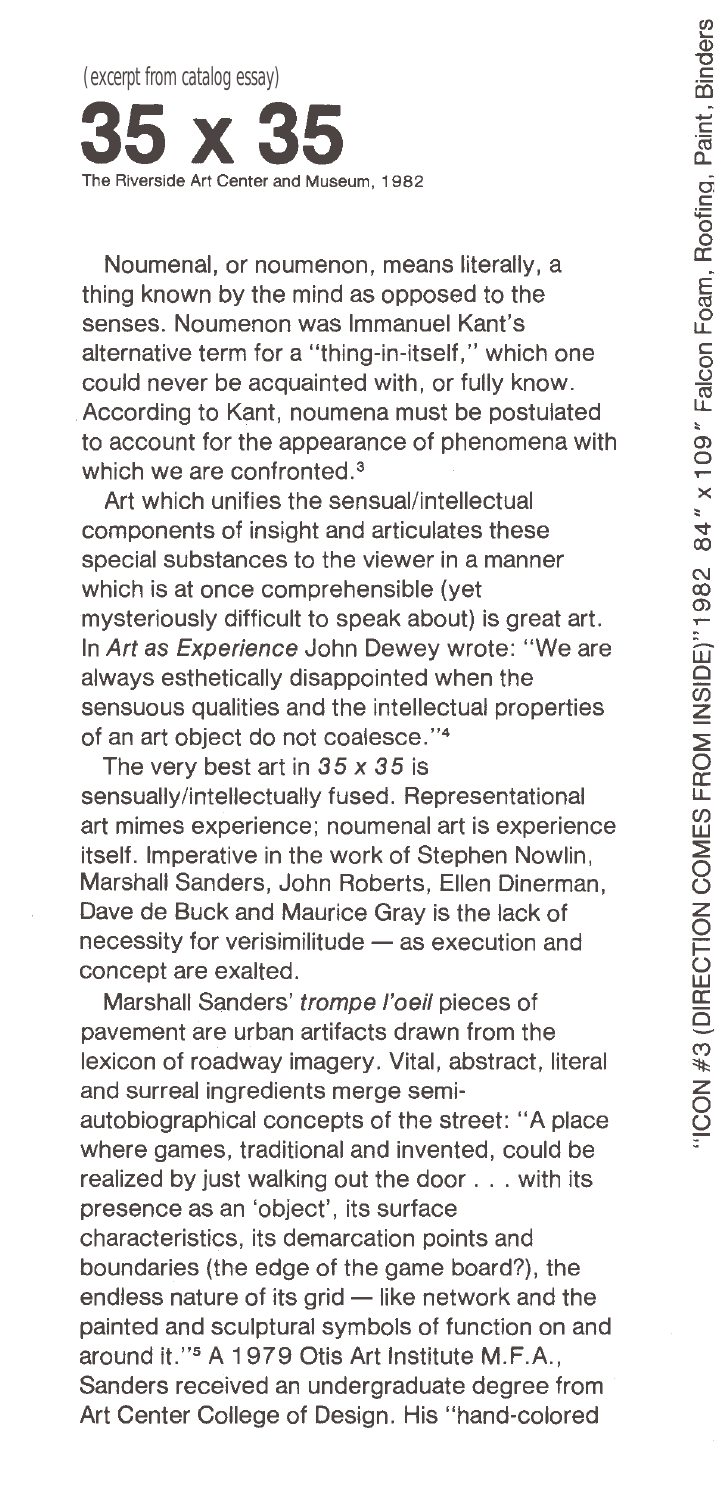

prints of pavements explore gritty surfaces, oozing patches and painted lines. Beautifully ordered compositions in soft pastels turn open streets into intimate vehicles of sensuous persuasion."<sup>6</sup>

WILLIAM HEMMERDINGER August, 1982

<sup>5</sup>Marshall Sanders, Artist's Statement. <sup>6</sup>Suzanne Muchnic, Los Angeles Times, Friday, June 16, 1978.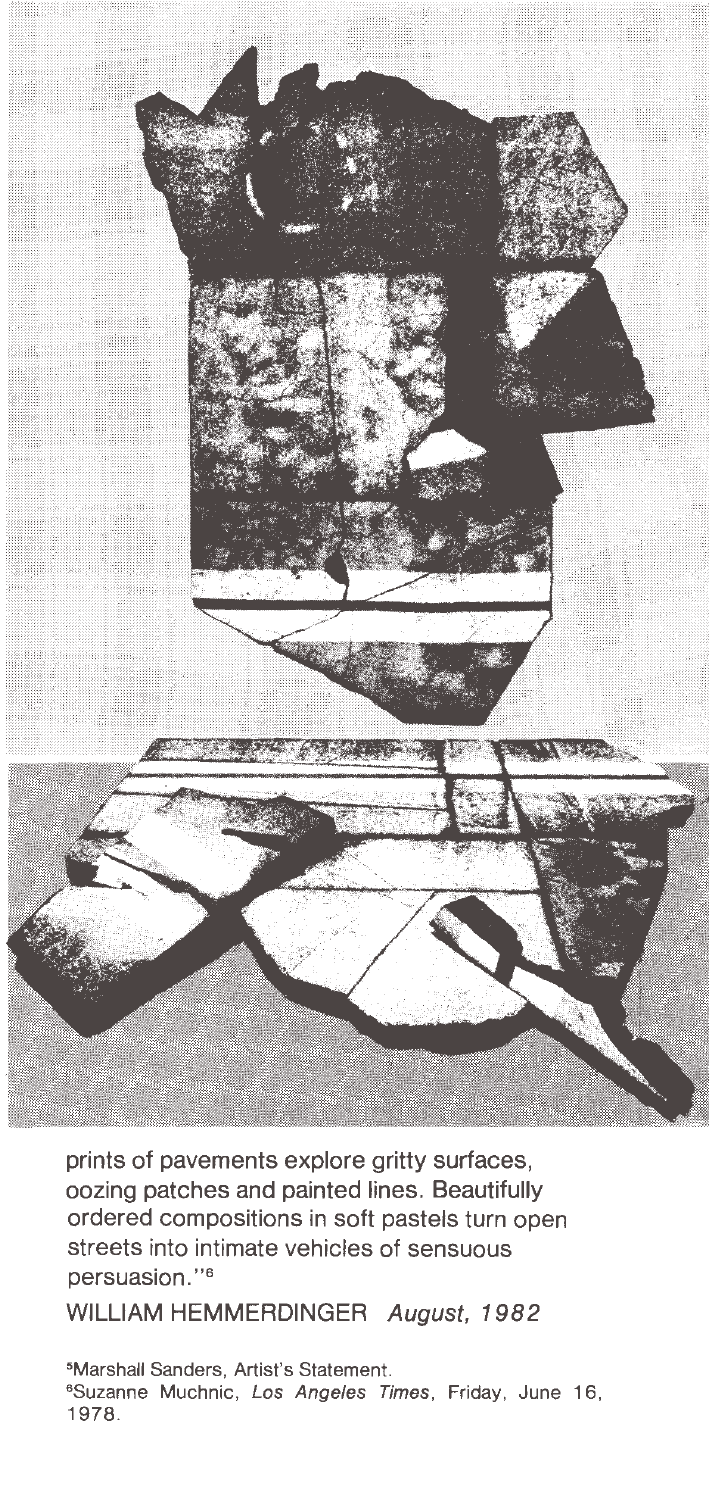# C O L L E C T I O N S

Chicago Art Institute Library Museum of Contemporary Art, Chicago Tweed Museum, Deluth, Minnesota Franklin Furnace, New York Mrs. Julianne Kemper Gilliam, Los Angeles Mark Levine, Rifkind & Sterling, Los Angeles



"Telephono," 1981, meter cover, mixed media

"pointing," 1979, black & white photograph

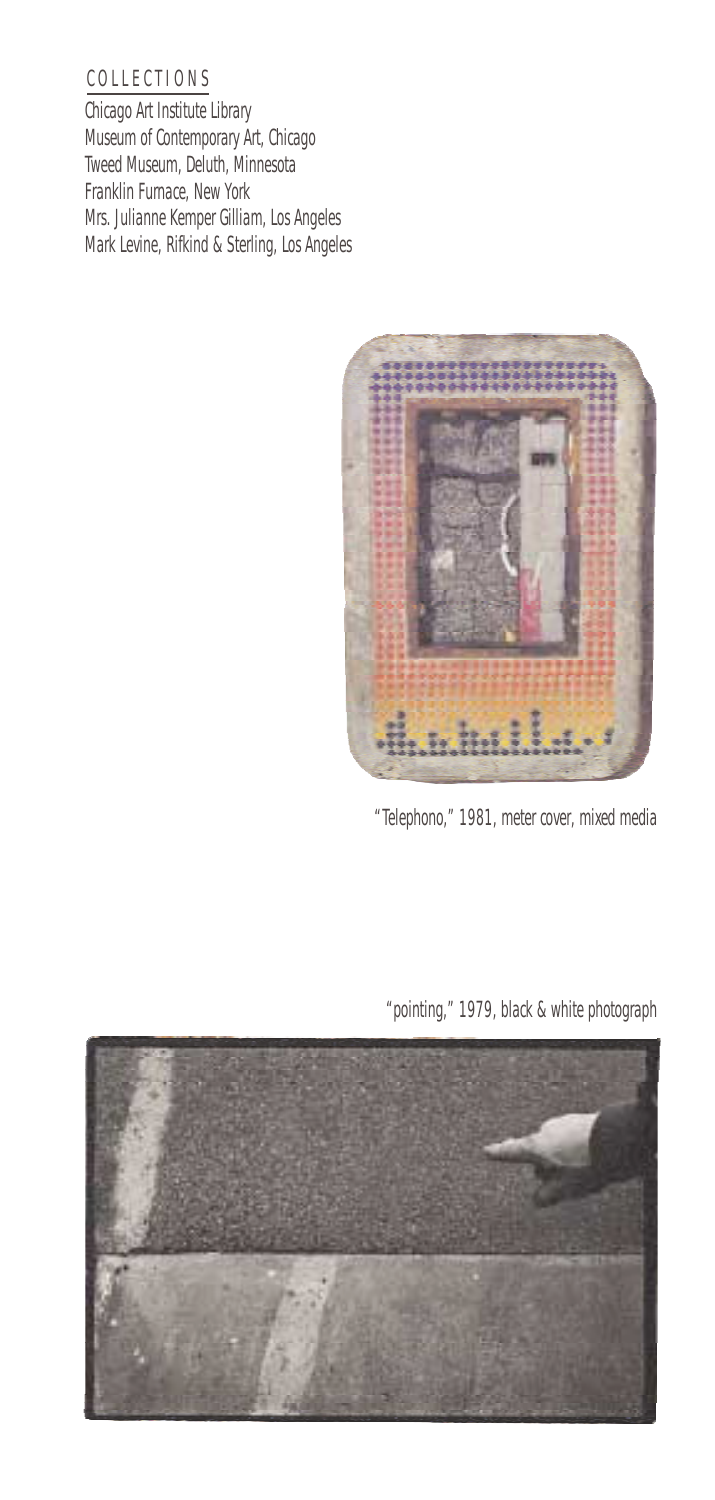#### P U B L I C A T I O N S

"35x35," Exhibition catalog, Riverside Art Center and Museum, 1982 Peace Press Calendar 1981 American Cancer Foundation Auction Catalog 1980 Otis/Parsons catalog, '79-80 Lame Duck, self-published, 1979 Los Angeles Times, Art Walk, 6/16/78 & 6/30/78 Art Center College of Design Alumni Exhibition catalogs, 1977, 80

#### B O O K W O R K S A T

Artworks, Los Angeles Book Space, Chicago Franklin Furnace, New York Printed Matter, Inc., New York Wick's Books, Berkeley

# M I S C E L L A N E O U S

Set Design, "Other Side Camp" (Coyote IV), a Murray Mednick play, 1981 California Community College Instructor's Credential (lifetime)

#### A W A R D S

| 1982 | Honorarium, ARC Gallery Education Foundation, Chicago  |
|------|--------------------------------------------------------|
| 1981 | Winning Entry, Peace Press Calendar Competition        |
| 1980 | Honorable Mention, Sculpture, California State Fair    |
| 1979 | First Place, 3-D. Burbank Fine Arts Federation         |
| 1978 | Finalist, Eyes and Ears Billboard, "Year of the Child" |
|      | 1973-75 Scholarship, Art Center College of Design      |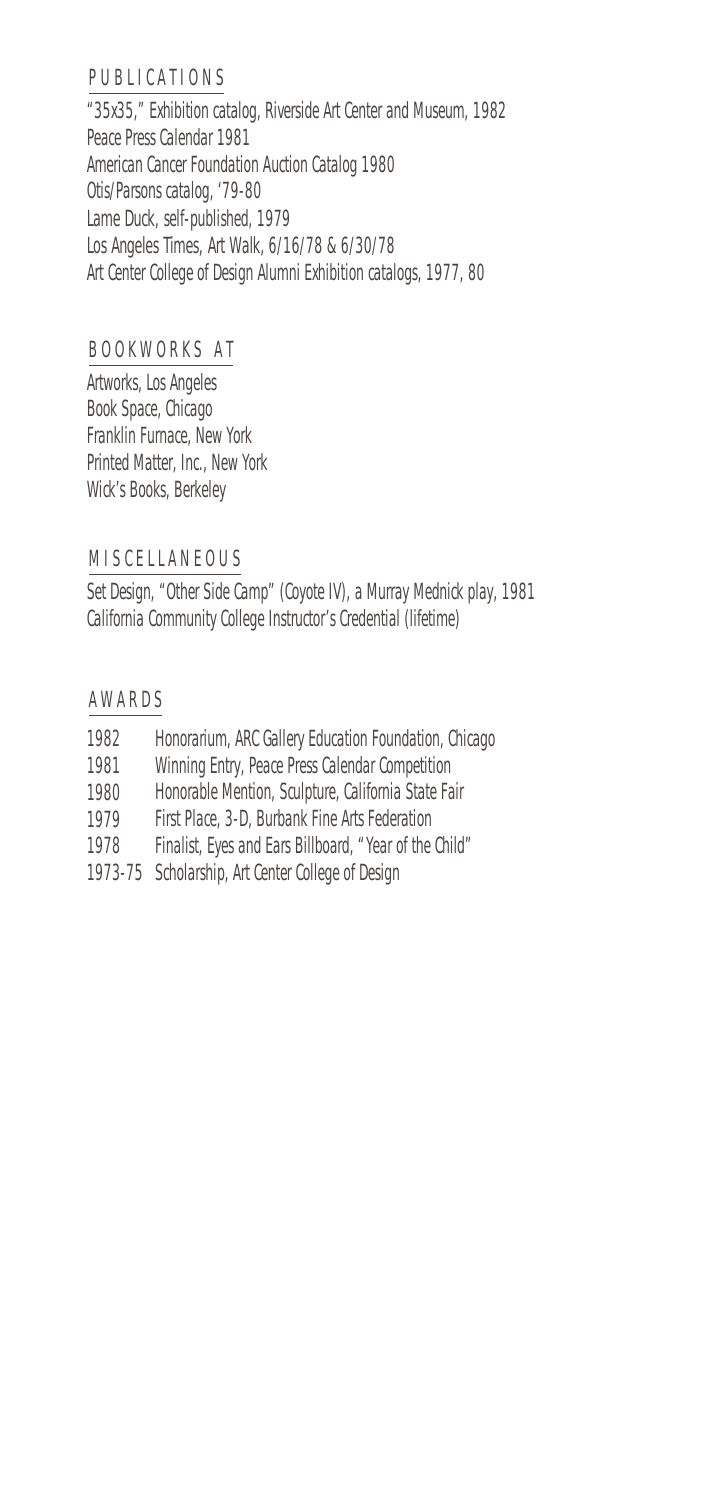PRESS RELEASE Raw Space Commissions borid ARC Raw Space is pleased to announce INTERSECTIONS, an thetallation by Los Angeles artist Marshall Sanders. The ARC Gallery / Educational Foundation anstallation by Los Angeles artist margingle pandels. The<br>Installation by Los Angeles artist margingle The opening reception Mr. Sanders' work deals with the subject matter of urban streets. is March 5, from 5 - 8 pM. Trompe L'oeil pieces of pavement, found objects, photographs and other objects suggestive of this urban artifact are combined<br>and other objects suggestive of this urban artifact are combined Sanders' installation challenges the viewers awareness of in an environmental context. beling own perceptual mechanisms, within abstract and literal forms. In a lexicon of contemporary road related images and associations, the exhibition reflects on paradoxical nature of similarities, assumptions and context. Horosko and Sanders derive their imagery from the norosko ang Sangers derive their imagery from city streets. Horosko's mixed media wom the<br>cacy of broken asphalt--weathered media works s<br>steam from grills--cobblestones made wisible by c Sanders deals with the same subject--quite differention he paints. He also photographs street si Diseaseby as Farance, as also Favous and photographs can function both as independent entity Fuorographs can runction sorn as independent entity<br>installation cannot be denied-the realism of the oil<br>face. On a material that they foul the oil of the oil<br>face. On a material that contradions the extremely r come resulterial that contradicts the very nature MUNICIPAL ART GALLERY 4804 Hollywood Boulevard Los Angeles, California 90027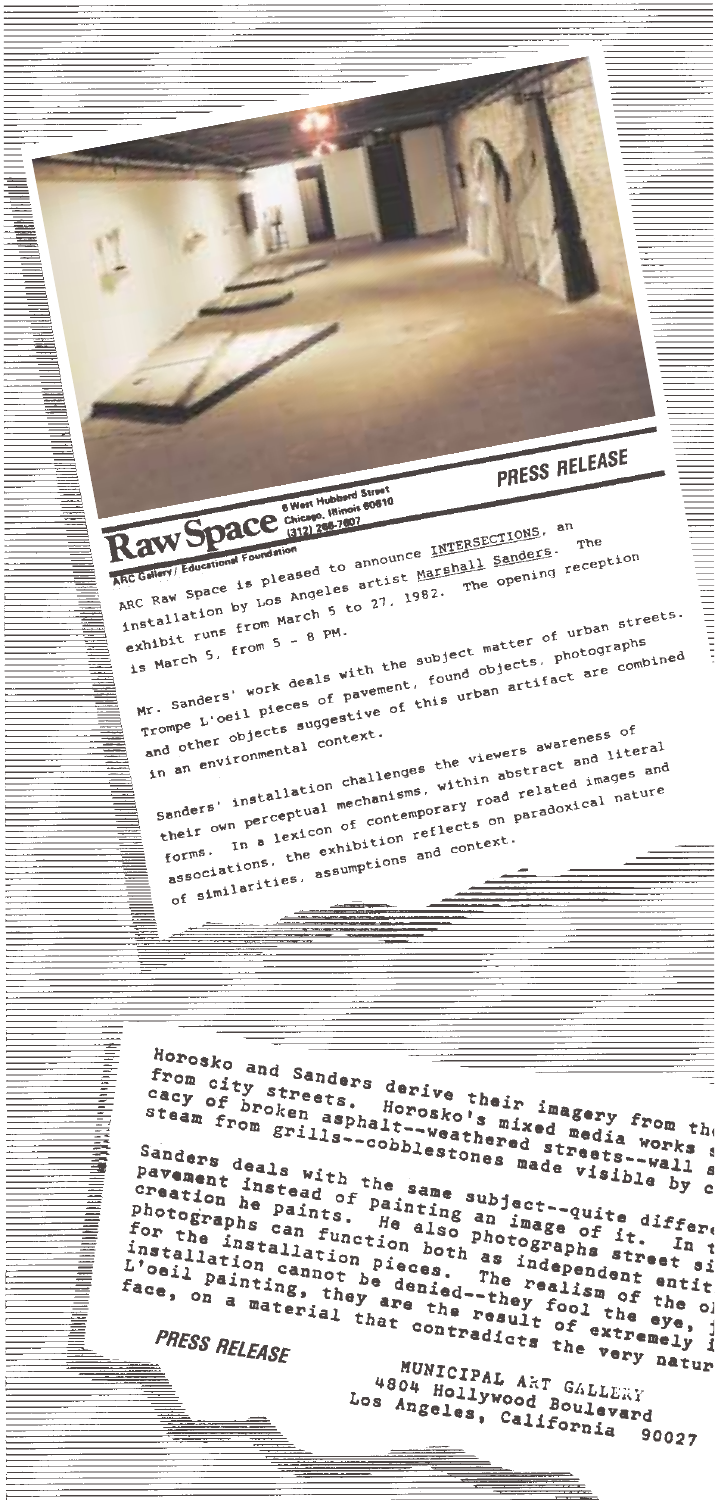PRESS RELEASE

 $\begin{pmatrix} \sum\limits_{i=1}^{n} \sum\limits_{j=1}^{n} \sum\limits_{j=1}^{n} \sum\limits_{j=1}^{n} \sum\limits_{j=1}^{n} \sum\limits_{j=1}^{n} \sum\limits_{j=1}^{n} \sum\limits_{j=1}^{n} \sum\limits_{j=1}^{n} \sum\limits_{j=1}^{n} \sum\limits_{j=1}^{n} \sum\limits_{j=1}^{n} \sum\limits_{j=1}^{n} \sum\limits_{j=1}^{n} \sum\limits_{j=1}^{n} \sum\limits_{j=1}^{n} \sum\limits_{j=1}^{n} \sum\limits_{j=1}^{$ 

 $A$  Critical Guide

to the GALLERIES

REVIEW



# FOR INNEDIATE RELEASE

The books included in this show were produced by contemporary artists who may also be painters and sculptors who wish to present ideas that would be impossible in another art form. A sample of artists whose books are included in this exhibition are: Stephanie Brody Lederman, Marshall Sanders, Jane Logemann, Chuck Close, Carl Andre, Gordon Matta-Clark, Richard Nonas, and Annebel Nicolson.

urban situation, eak with great delirfaces emanating acked blacktop.

SOHO/CAMERAWORKS

Tos Angeles Cimes **6** Part IV ---  $F_{f1}$ , June 16, 1978

Street Shot #37, 1979, hand-colored photo, from this show

By William Wilson

<sup>itly.</sup> He re-creates is process of re-The resulting <sup>es and as studies</sup> lects used in the ist like a Trompe lusionistic surof what it simulates.